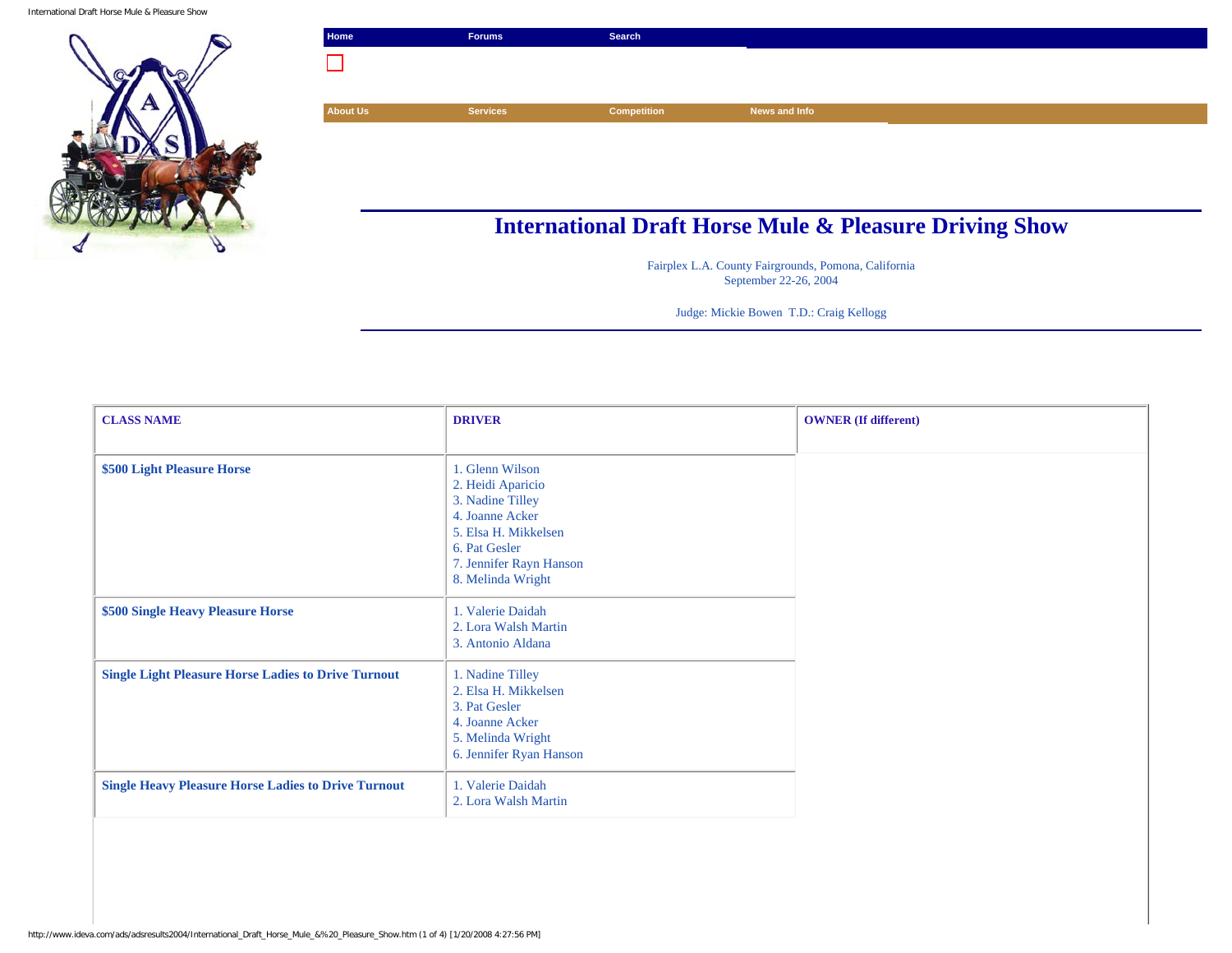| <b>Single Pleasure Horse Pony Novice Driver Working</b>         | 1. Courtney Saunders<br>2. Sonja Zinke<br>3. Monique Miller<br>4. Mary Anne Boyden<br>5. Terri Griffin<br>6. Sarah Teall                                               |
|-----------------------------------------------------------------|------------------------------------------------------------------------------------------------------------------------------------------------------------------------|
| <b>Town Vehicles (or Formal) Single Horse Pony Turnout</b>      | 1. Elsa Mikkelsen<br>2. Valerie Daidah<br>3. Frank Leyendekker<br>4. Heidi Aparicio                                                                                    |
| <b>Country Vehicles</b>                                         | 1. Valerie Daidah<br>2. Glenn Wilson<br>3. Pat Gesler<br>4. Jeanne Acker<br>5. Elsa H. Mikkelsen<br>6. Jennifer Ryan Hanson<br>7. Antonio Aldana<br>8. Heidi Apaaricio |
| <b>Single Pleasure Horse Pony Reinsmanship</b>                  | 1. Valerie Daidah<br>2. Jeanne Acker<br>3. Frank Leyendekker<br>4. Elsa H. Mikkelsen<br>5. Heather Morgan<br>6. Jennifer Ryan                                          |
| <b>Single Pleasure Horse Pony Reinsmanship Junior to Drive.</b> | 1. Sarah Teall<br>2. Courtney Saunders<br>3. Caitlin Smith<br>4. Michele Dewitt                                                                                        |
| <b>Combination Drive and Ride Horse Pony</b>                    | 1. Antonio Aldana<br>2. Becky Crowder<br>3. David Aparicio<br>4. Michelle Bianco<br>5. Michele Dewitt<br>6. Renee Armstrong                                            |
| <b>Combination Hunter Drive and Jump Horse and Pony</b>         | 1. David Aparicio<br>2. Becky Crowder                                                                                                                                  |
| Single Pleasure Horse, Obstacle Course Fault & out              | 1. Valerie Daidah<br>2. Pat Gesler<br>3. Heidi Aparicio<br>4. Jennifer Ryan Hanson<br>5. Sally Day<br>6. Elsa H. Mikkelsen                                             |
| \$1000 Pair Pleasure Horse Pony                                 | 1. David Aparicio<br>2. Patricia Demers<br>3. Jim Kirkpatrick                                                                                                          |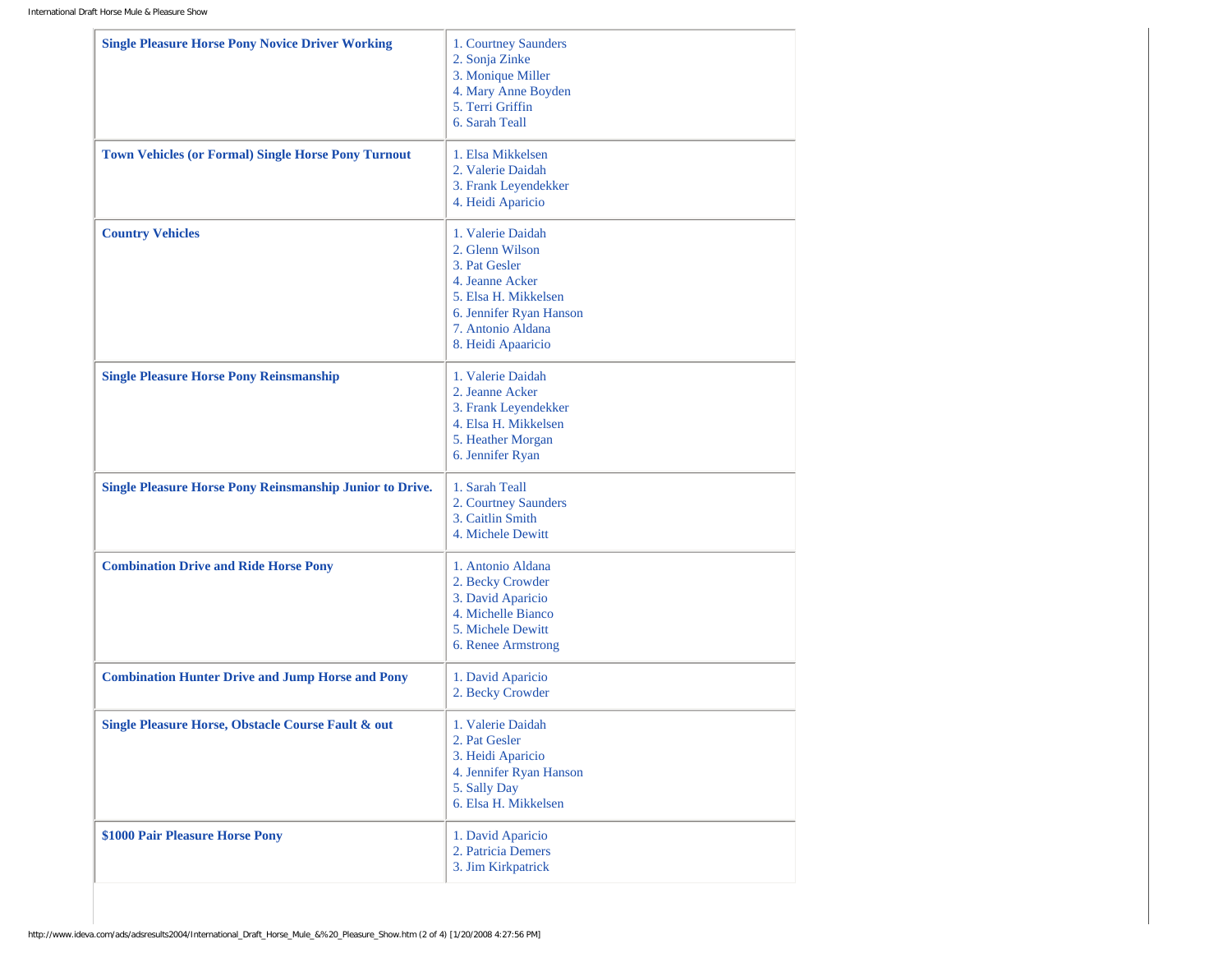| <b>Pair Light Pleasure Horses Ponies Working Open</b>                      | 1. David Aparicio<br>2. Jim Kirkpatrick<br>3. June Wangsgard                                                                                                    |
|----------------------------------------------------------------------------|-----------------------------------------------------------------------------------------------------------------------------------------------------------------|
| <b>Pairs Pleasure Horse Pony Reinsmanship</b>                              | 1. Valerie Daidah<br>2. Frank Leyendekker<br>3. David Aparicio<br>4. June Wangsgard<br>5. Jim Kirkpatrick<br>6. Gregg Cutler                                    |
| <b>Tandem Pleasure Horse Pony Working</b>                                  | 1. Frank Leyendekker<br>2. Gregg & Jody Cutler<br>3. Patricia Demers                                                                                            |
| <b>Unicorn Pleasure Horses Ponies Working</b>                              | 1. Gregg Cutler                                                                                                                                                 |
| \$750 Four-in-Hand Pleasure Horses Ponies Turnout Stake                    | 1. Natalie Stevens<br>2. Gregg Cutler                                                                                                                           |
| <b>Four-in-Hand Pleasure Horses Ponies Timed Obstacles</b>                 | 1. Gregg Cutler                                                                                                                                                 |
| <b>Four-in-Hand Pleasure Horses Ponies Owner Amateur</b><br><b>Working</b> | 1. Natalie Stevens<br>2. Gregg Cutler                                                                                                                           |
| <b>Hackney Horse Pony Single</b>                                           | 1. Kristina Salado<br>2. Elsa H. Mikkelsen<br>3. Terri Griffin<br>4. Nancy Thompson                                                                             |
| <b>Welsh Cob &amp; Welsh Ponies, Singles Working</b>                       | 1. Denise Yeck<br>2. Jody Cutler                                                                                                                                |
| <b>Single Pleasure Pony Ladies Amateur to Drive Turnout</b>                | 1. Kristina Salado<br>2. Denise Yeck<br>3. Barbara Kothe<br>4. Nancy Thompson<br>5. Pat Gesler                                                                  |
| \$500 Single Pleasure Pony                                                 | 1. Kristina Salado<br>2. Nancy Thompson<br>3. Barbara Kothe<br>4. Alexander Gibson<br>5. Pat Gesler<br>6. Denise Yeck<br>7. Renee Armstrong<br>8. Terri Griffin |
| <b>Country Vehicles</b>                                                    | 1. Terri Griffin<br>2. Nancy Thompson<br>3. Barbara Kothe<br>4. Pat Gesler<br>5. Jody Cutler<br>6. Kristina Salado                                              |